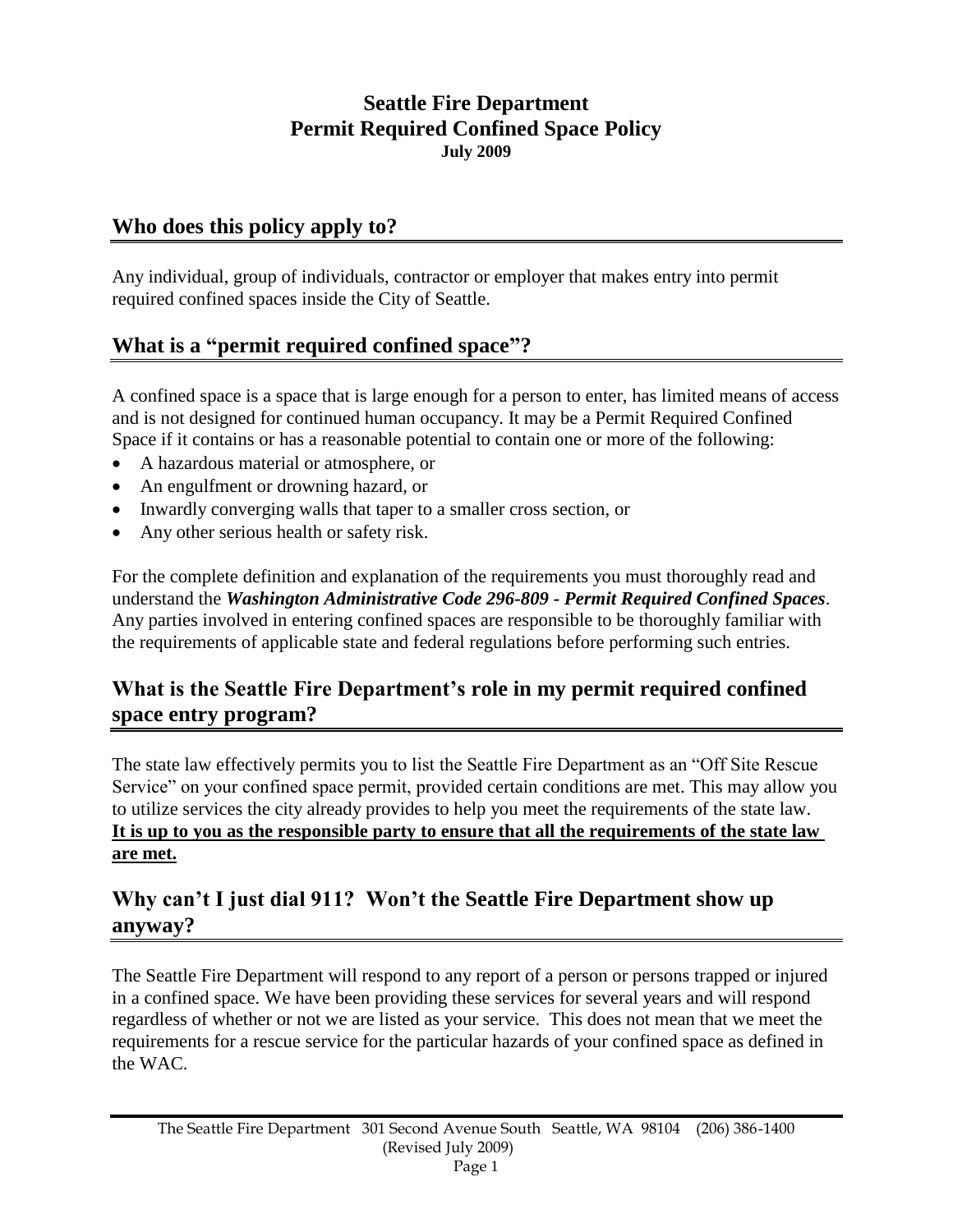#### *State law specifically excludes posting of 911 or other emergency numbers as an offsite rescue plan without meeting the evaluation requirements of the WAC.*

Performing the required evaluation will determine if the service we deliver is sufficient to meet the requirements of your entry. *You* are responsible for determining if the response provided by the Seattle Fire Department meets *your* needs or if supplemental rescue services are required.

# **What are the rescue capabilities of the Seattle Fire Department?**

All Seattle Fire Department Operations Division personnel are trained to perform *limited* entry into a confined space provided that they perform a hazard assessment and all recognized hazards are appropriately addressed. They are limited to making entry when they can see the victim from the access /egress point and there are no obstacles to hinder removal of the victim from the space.

A smaller group of specialized Seattle Fire Department resources are capable of performing more complex and extended confined space operations.

All levels of this response structure have limits on their availability. Their primary role is to respond to medical and fire emergencies throughout the city. These other obligations may delay the arrival of resources to a confined space incident. These limits must be considered when assessing the abilities of the Seattle Fire Department provide off site confined space rescue services.

Please contact the acting SFD Deputy 2 at (206) 386-1060 for specific information regarding SFD involvement in the permit required confined space program.

# **What requirements have to be met to list the Seattle Fire Department as an "Off Site Rescue Service"?**

The process of using the Fire Department as an approved off site rescue service has two sides.

### **The Individual(s) Performing the Entry**

The contractor or Responsible party for the entry must determine if the resources and delivery system of the Seattle Fire Department are adequate for the entry being performed. This is done using the criteria set out in WAC 296-809-50014. Additionally the space must be made available to the Fire Department for inspection and simulated rescues if appropriate. The Responsible Party is obligated to disclose all actual or potential hazards that may be encountered in the space and the full scope of the work to be performed.

### **The Fire Department**

The Fire Department must evaluate the entry conditions and space to determine if providing off site rescue services is within the scope of its capabilities. This decision will be based on the hazards likely to be encountered in the space and the proximity of the space to appropriate resources. While it is recommended by WAC 296-809 that the